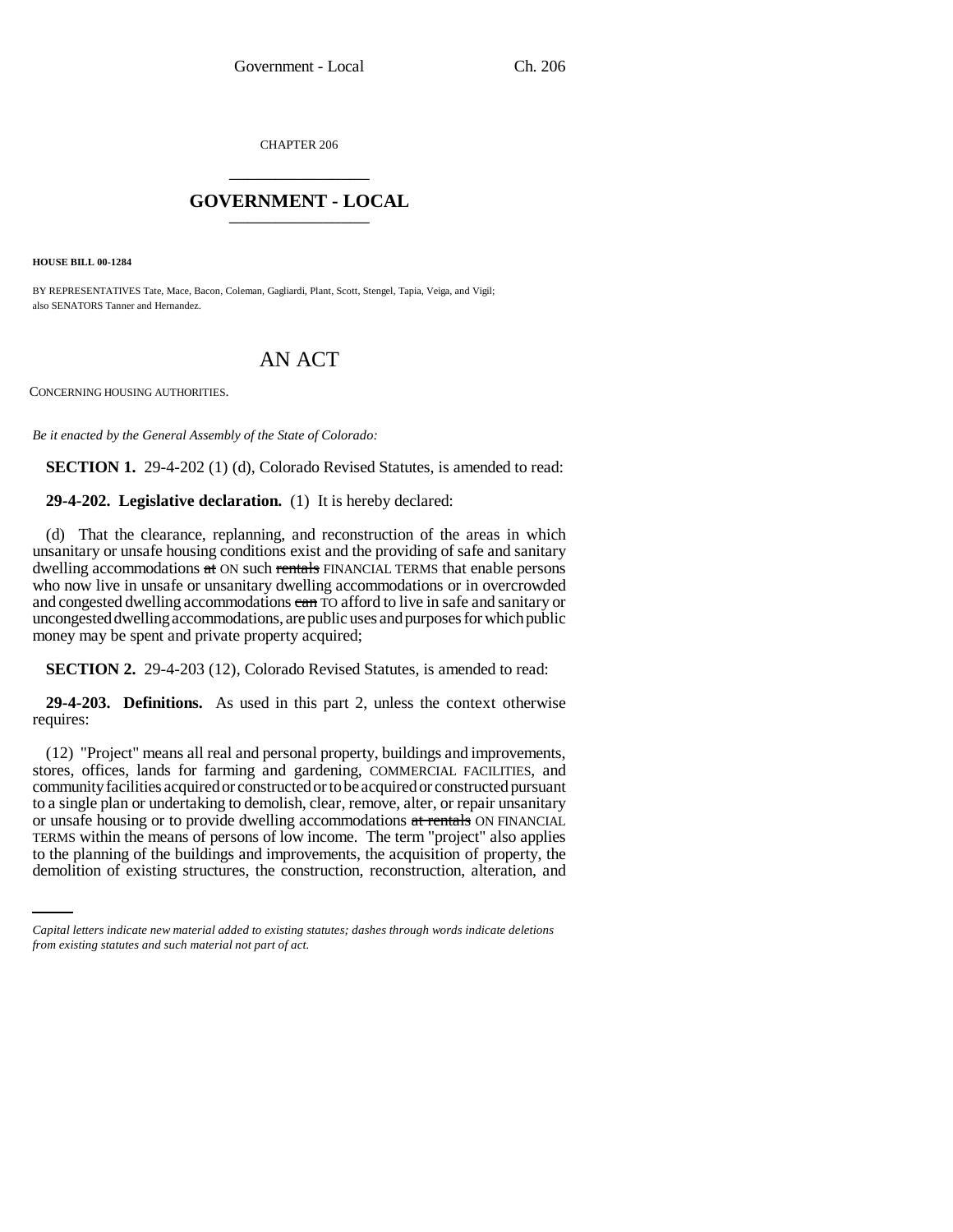repair of the improvements and all other work in connection therewith. THE TERM "PROJECT" ALSO APPLIES TO THE PROVISION OF DWELLING ACCOMMODATIONS TO PERSONS, WITHOUT REGARD TO INCOME, AS LONG AS THE PROJECT SUBSTANTIALLY BENEFITS PERSONS OF LOW INCOME AS DETERMINED BY AN AUTHORITY.

**SECTION 3.** 29-4-204 (4), Colorado Revised Statutes, is amended to read:

**29-4-204. Petition for creation of authority - notice - hearing.** (4) If it determines that either of the conditions enumerated in subsection (2) of this section exist, the council shall adopt a resolution so finding and shall cause notice of such determination to be given to the mayor or such other appointing authority as is otherwise provided by charter or ordinance who shall thereupon appoint, as provided in section 29-4-205, no more than nine commissioners to act as an authority; except that, in any city and county having a population of more than three hundred thousand, the mayor or such other appointing authority as is otherwise provided by charter or ordinance shall appoint nine commissioners to act as an authority whose appointments shall be conditioned upon confirmation by the council. The residents of the dwellings or other accommodations owned, operated, or managed by an authority consisting of nine commissioners shall be represented on such authority. The number of commissioners shall be specified by the council in the resolution. A certificate signed by such commissioners shall then be filed with the division of local government in the department of local affairs and there remain of record, setting forth that a notice has been given and public hearing has been held, that the council made a determination after such hearing and that the mayor or such other appointing authority as is otherwise provided by charter or ordinance has appointed them as commissioners. Upon the filing of such certificates with said division, the commissioners and their successors shall constitute a housing authority, which shall be a body corporate and politic.

**SECTION 4.** 29-4-205, Colorado Revised Statutes, is amended BY THE ADDITION OF A NEW SUBSECTION to read:

**29-4-205. Appointment of commissioners.** (3.5) NOTWITHSTANDING ANY OTHER PROVISION TO THE CONTRARY, COMMENCING ON AND AFTER THE EFFECTIVE DATE OF THIS ACT, AS NEW APPOINTMENTS ARE MADE TO AUTHORITIES PURSUANT TO SUBSECTION (3) OF THIS SECTION, SUCH APPOINTMENTS SHALL BE MADE SO THAT NOT LESS THAN ONE COMMISSIONER OF EACH AUTHORITY SHALL BE AN INDIVIDUAL WHO IS DIRECTLY ASSISTED BY THE AUTHORITY AND WHO MAY, IF PROVIDED IN A PLAN OF THE AUTHORITY, BE ELECTED BY INDIVIDUALS DIRECTLY ASSISTED BY THE AUTHORITY. THIS SUBSECTION (3.5) SHALL NOT APPLY TO ANY AUTHORITY WITH FEWER THAN THREE HUNDRED PUBLIC HOUSING UNITS IF THE AUTHORITY PROVIDES REASONABLE NOTICE TO THE RESIDENT ADVISORY BOARD OF THE OPPORTUNITY FOR NOT LESS THAN ONE INDIVIDUAL TO SERVE AS A COMMISSIONER OF THE AUTHORITY AS PROVIDED IN THIS SUBSECTION (3.5) AND, WITHIN A REASONABLE TIME AFTER RECEIPT BY SUCH BOARD OF THE NOTICE, THE AUTHORITY IS NOT NOTIFIED OF THE INTENTION OF ANY SUCH INDIVIDUAL TO SERVE AS A COMMISSIONER.

**SECTION 5.** 29-4-504, Colorado Revised Statutes, is amended BY THE ADDITION OF A NEW SUBSECTION to read:

**29-4-504. Appointment of commissioners.** (3.5) NOTWITHSTANDING ANY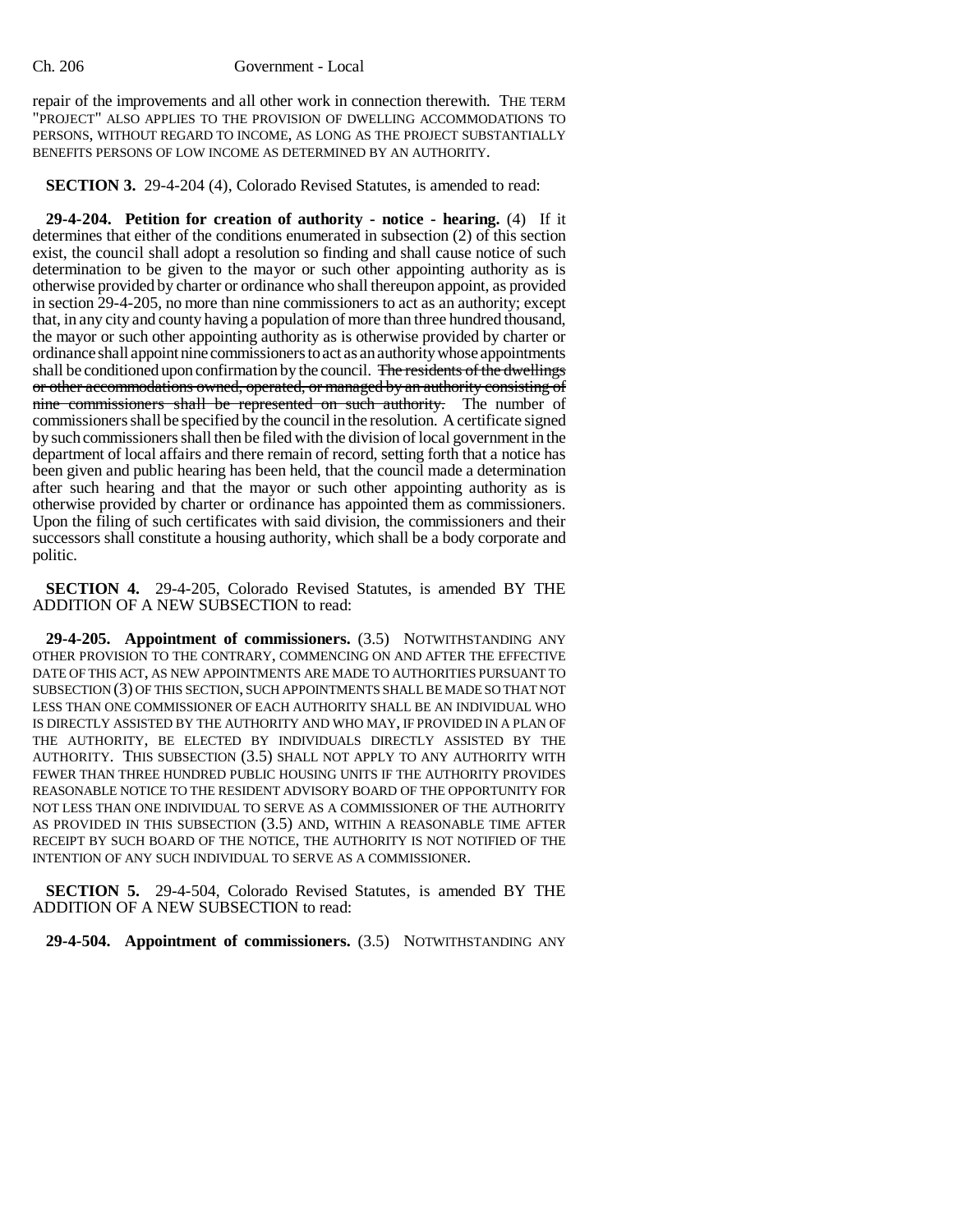Government - Local Ch. 206

OTHER PROVISION TO THE CONTRARY, COMMENCING ON AND AFTER THE EFFECTIVE DATE OF THIS ACT, AS NEW APPOINTMENTS ARE MADE TO AUTHORITIES PURSUANT TO SUBSECTION (3) OF THIS SECTION, SUCH APPOINTMENTS SHALL BE MADE SO THAT NOT LESS THAN ONE COMMISSIONER OF EACH AUTHORITY SHALL BE AN INDIVIDUAL WHO IS DIRECTLY ASSISTED BY THE AUTHORITY AND WHO MAY, IF PROVIDED IN A PLAN OF THE AUTHORITY, BE ELECTED BY INDIVIDUALS DIRECTLY ASSISTED BY THE AUTHORITY. THIS SUBSECTION (3.5) SHALL NOT APPLY TO ANY AUTHORITY WITH FEWER THAN THREE HUNDRED PUBLIC HOUSING UNITS IF THE AUTHORITY PROVIDES REASONABLE NOTICE TO THE RESIDENT ADVISORY BOARD OF THE OPPORTUNITY FOR NOT LESS THAN ONE INDIVIDUAL TO SERVE AS A COMMISSIONER OF THE AUTHORITY AS PROVIDED IN THIS SUBSECTION (3.5) AND, WITHIN A REASONABLE TIME AFTER RECEIPT BY SUCH BOARD OF THE NOTICE, THE AUTHORITY IS NOT NOTIFIED OF THE INTENTION OF ANY SUCH INDIVIDUAL TO SERVE AS A COMMISSIONER.

**SECTION 6.** 29-4-209 (1), Colorado Revised Statutes, is amended BY THE ADDITION OF THE FOLLOWING NEW PARAGRAPHS to read:

**29-4-209. Powers of authority.** (1) An authority shall constitute a body both corporate and politic, exercising public powers and having all the powers necessary or convenient to carry out and effectuate the purposes and provisions of this part 2, including the following powers in addition to others granted in this section:

(d.3) TO GRANT OR LEND MONEYS OR OTHERWISE PROVIDE FINANCING TO ANY PERSON, FIRM, CORPORATION, THE CITY, OR A GOVERNMENT FOR ANY PROJECT OR ANY PART THEREOF;

(d.5) TO PLEDGE OR OTHERWISE ENCUMBER ANY OF ITS MONEYS IN SUPPORT OF OR IN CONNECTION WITH A PROJECT;

(d.7) TO ESTABLISH ENTITIES CONTROLLED BY THE AUTHORITY THAT MAY OWN, OPERATE, ACT, INVEST IN AS A PARTNER OR OTHER PARTICIPANT, OR TAKE ANY AND ALL STEPS NECESSARY OR CONVENIENT TO UNDERTAKE OR OTHERWISE DEVELOP A PROJECT;

**SECTION 7.** 29-4-210 (1) (a.5) and (1) (d), Colorado Revised Statutes, are amended to read:

**29-4-210. Rentals and tenant selection.** (1) In the operation or management of housing projects, any housing authority at all times shall observe the following duties with respect to rentals and tenant selection:

(a.5) Notwithstanding the limitations of paragraph (a) of this subsection (1), a housing authority may rent or lease dwelling accommodations therein to:

(I) Persons who, by virtue of age or disability, have special housing needs or requirements which THAT cannot reasonably be met by existing housing available within the boundaries of the authority; AND

(II) OTHER PERSONS, WITHOUT REGARD TO INCOME, IN A MANNER CONSISTENT WITH THE PROVISIONS OF SECTION 29-4-203 (12).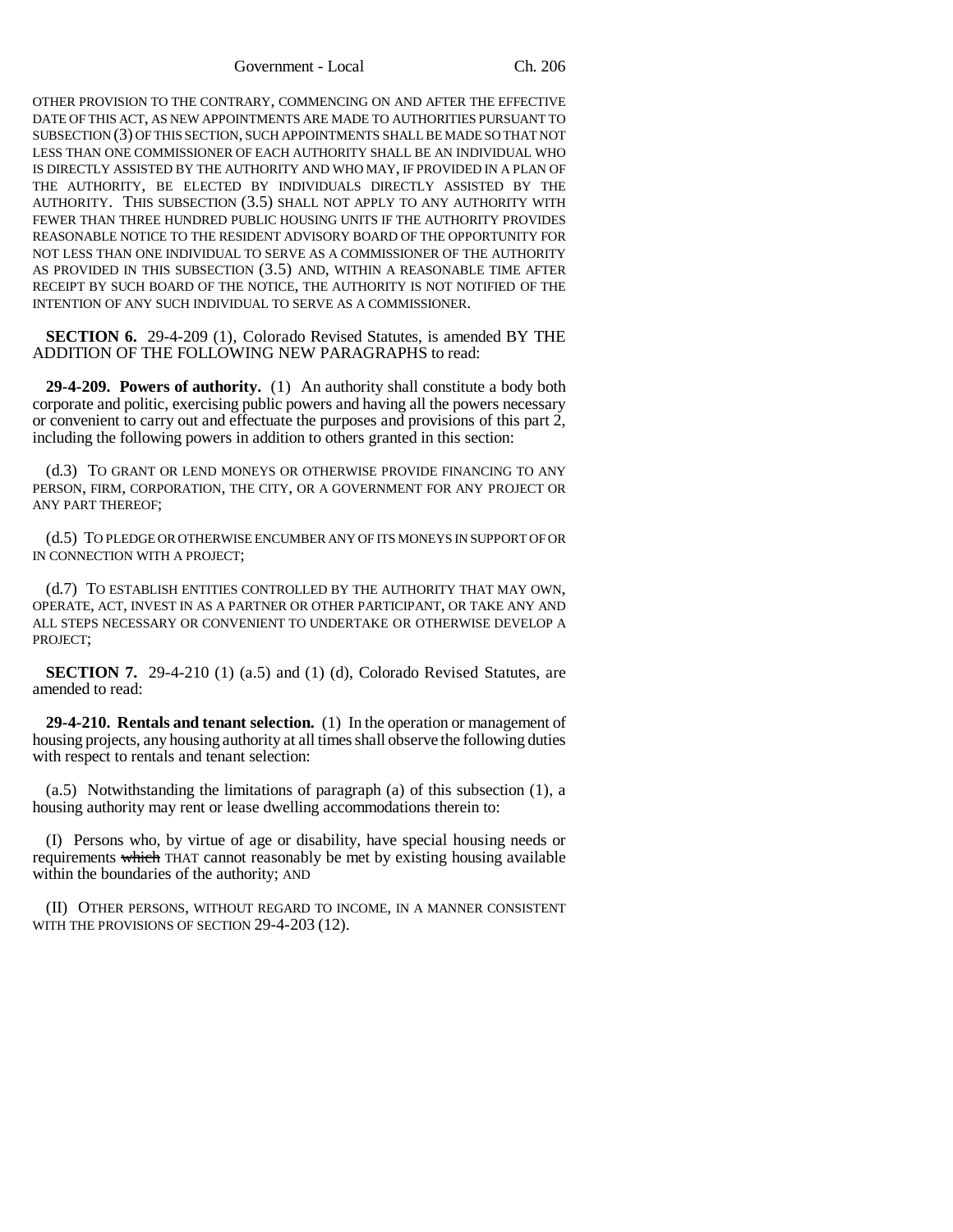## Ch. 206 Government - Local

(d) It shall not accept any family as a tenant in any housing project DWELLING ACCOMMODATIONS THAT ARE PROVIDED FOR PERSONS OF LOW INCOME if the family who would occupy the dwelling accommodations has a net annual income in excess of five times the annual rental of the dwelling accommodations to be furnished, after allowing all exemptions available to families occupying dwellings in low rent housing authorized under the act of Congress of the United States known as the "United States Housing Act of 1937", as amended. In computing such rental, for the purpose of selecting tenants, there shall be included in the rental the average annual cost to the occupant, as determined by the authority, of heat, water, electricity, gas, and other necessary services or facilities, whether or not the charge for such services and facilities is in fact included in the rental.

**SECTION 8.** 29-4-226, Colorado Revised Statutes, is amended to read:

**29-4-226. Exemption from special assessments.** (1) A housing authority THE FOLLOWING shall be exempt from the payment of any special assessments to the state, or any subdivision thereof. The property of a housing authority shall be exempt from all local and municipal special assessments. ANY COUNTY, CITY AND COUNTY, MUNICIPALITY, OR OTHER POLITICAL SUBDIVISION OF THE STATE:

(a) A HOUSING AUTHORITY;

(b) THE PROPERTY OF A HOUSING AUTHORITY;

(c) All property leased to a housing authority shall likewise be exempt from special assessments.; AND

(d) THE PORTION OF A PROJECT THAT IS NOT USED AS A STORE, OFFICE, OR OTHER COMMERCIAL FACILITY THAT IS OCCUPIED BY PERSONS OF LOW INCOME AND THAT IS OWNED BY OR LEASED TO AN ENTITY:

(I) THAT IS WHOLLY OWNED BY AN AUTHORITY;

(II) IN WHICH AN AUTHORITY HAS AN OWNERSHIP INTEREST; OR

(III) IN WHICH AN ENTITY WHOLLY OWNED BY AN AUTHORITY HAS AN OWNERSHIP INTEREST.

**SECTION 9.** 29-4-227, Colorado Revised Statutes, is amended to read:

**29-4-227. Tax exemptions.** The authority is exempt from the payment of any taxes or fees to the state or any subdivision thereof, or to any officer or employee of the state or any subdivision thereof. The property of an authority shall be exempt from all local and municipal taxes. Bonds, notes, debentures, and other evidences of indebtedness of an authority are declared to be issued for a public purpose and to be public instruments, and, together with interest thereon, shall be exempt from taxes. All property leased to the authority for the purposes of a project shall likewise be exempt from taxation, as shall the income derived from the authority by the lessor under such lease. THE PORTION OF A PROJECT THAT IS NOT USED AS A STORE, OFFICE, OR OTHER COMMERCIAL FACILITY THAT IS OCCUPIED BY PERSONS OF LOW INCOME AND THAT IS OWNED BY OR LEASED TO AN ENTITY THAT IS WHOLLY OWNED BY AN